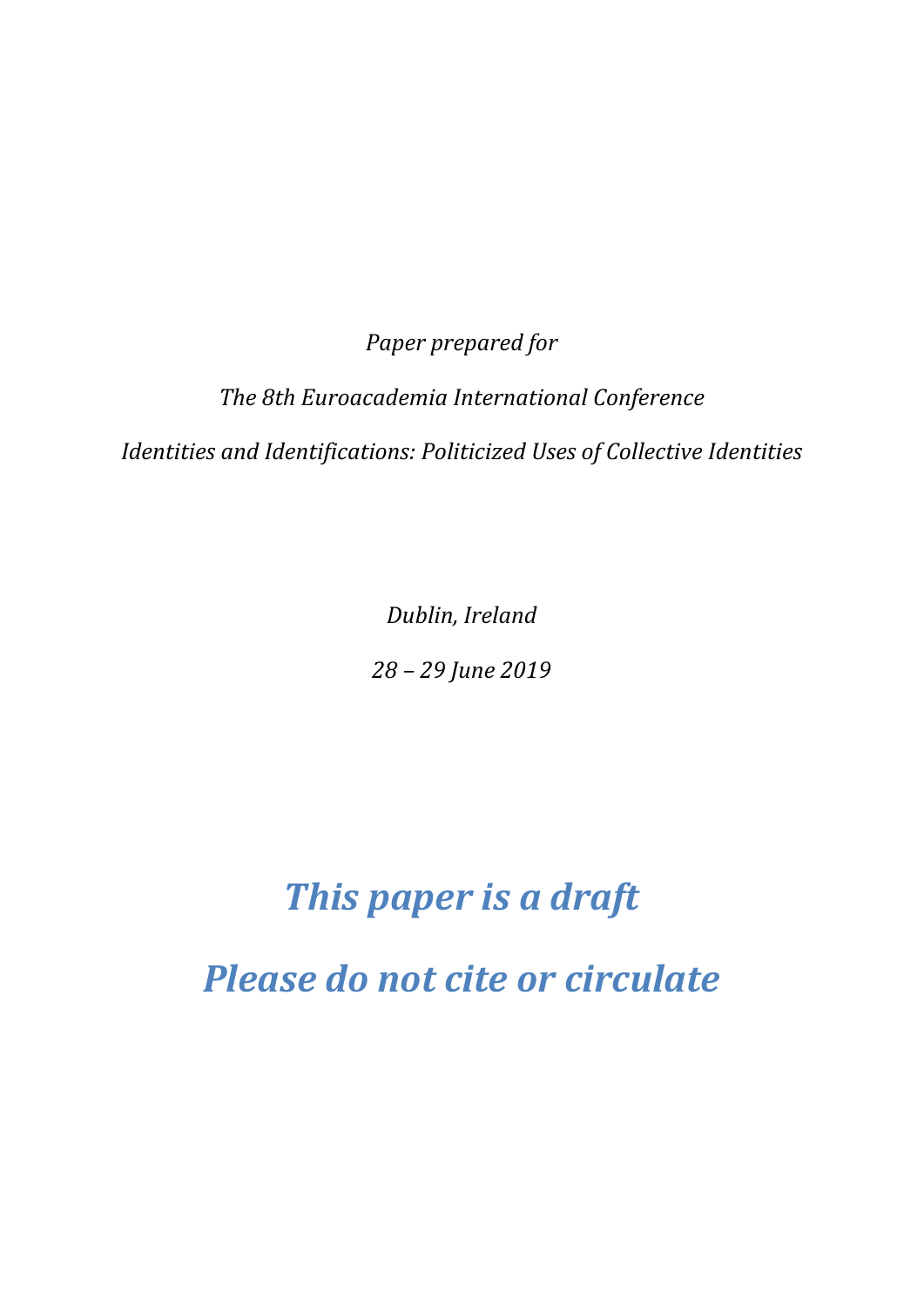Evelyn Preuss Yale University Euroacademia May 2019 Abstract

## **Writing History is Making History or How to Roll Back a Revolution or Two:** *Naked Among Wolves* **(1958; 1963; 2015) and the New Europe**

Political and economic systems are built on trust and promise, that is, on forwardlooking, future-oriented relationships of investment and reward—monetary and otherwise. However, since that future is always deferred und ultimately unknowable, we paradoxically take what we supposedly know, history, as a voucher. Much in the same way an insurance company will issue a policy based on statistics, historiography implicitly calculates future probability by probing patterns of the past.

For this reason, writing history is making history. The definition of a legacy uses the past to project a future. Configuring a trajectory and thus identity means delineating possibilities; it means precluding or evoking alternatives; and it means making assumptions as to the limitations or possibilities of agency. As a result, historiography can acquiesce or compel a cry for change.

Furthermore, narratives, historiographical ones included, produce social norms as Robert Shiller observes in his recent working paper on "Narrative Economics." As such, they can engender immense and immediate economic and financial upsides—and, by the same fierce force, downsides—with wide-reaching social and political implications.

The behavioral impact of historiography turns it into a veritable battleground for what is ultimately control or freedom from control. Indeed, it is the site of a great *Materialschlacht* where commemoration industries, academia included, produce exhibits that create memory and, along with it, a mental and emotional map that is supposed to guide consumers and constituents into their futures.

One such prominent battle site is the former Nazi concentration camp Buchenwald just outside the East German city of Weimar. Already in 1945, US intelligence officers, as if anticipating what contested ground they were supposed to measure, concluded their report about the liberated camp with, "The whole truth about Buchenwald will never be known."

While this finding still rings true today given the contradictoriness of the accounts as well as their imbricated silences, Buchenwald probably is, paradoxically, the best documented camp of all. This is due, in large measure, to a communist resistance group which had sought to take over the inmates' self-administration of the camp and used its powers—to the extent that was possible within the camp, though some argue otherwise—to safeguard especially politically persecuted inmates who it deemed friendly or useful to its own cause, such as Pierre d'Harcourt, Eugen Kogon and Bruno Apitz, and because it made a point of protecting young people such as Primo Levi, Elie Wiesel and Imre Kertesz, who lived to tell the tale when the next generation proved more receptive to their trauma than their own had been. And yet, it is this very administration and its achievements or crimes, which have proven particularly contentious, from the camp's liberation to the present.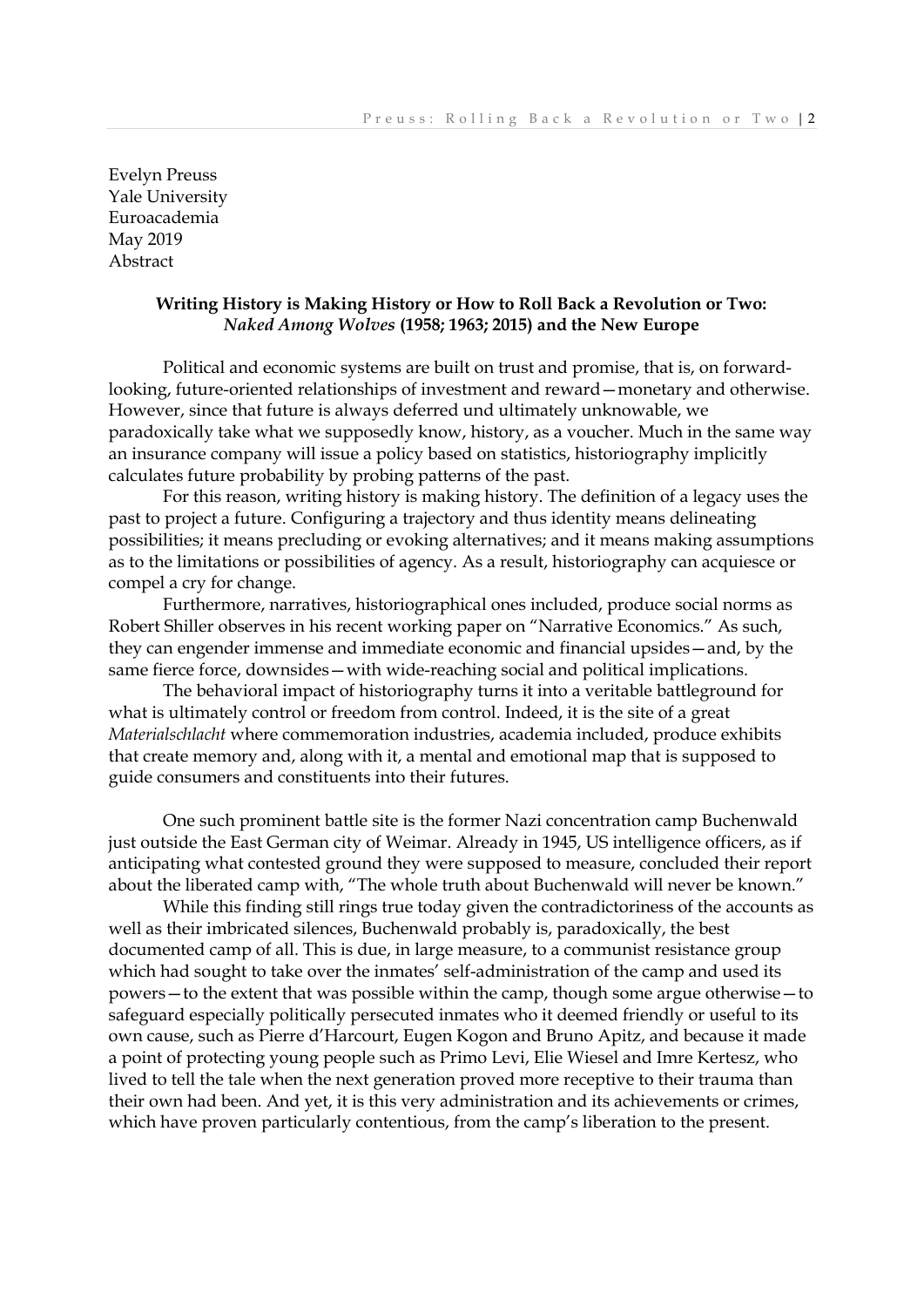Bruno Apitz's 1958 novel *Naked among Wolves* and its 1963 filmic adaptation by Frank Beyer interpret the communist resistance in the Buchenwald camp as part of the world revolution that puts the defunct capitalist system onto the trash heap of history in order to make way for a more equitable and just society. Both East German artists working within the German Democratic Republic, they use the story of a small child's rescue in the camp (where there had been at least 700 children, a great part of which were educated in the camp in a communist-run school), to highlight the inmates' preparation for armed resistance and to show the party organization's attempts to mitigate Nazi orders. Most importantly, however, both film and novel feature the inmates' joyous, empowering and almost peaceful rebellion against their oppressors, as they storm the camp's gate. As such, both served the legitimation of the East German state and seemed to fit conveniently into the commemorative schemes that, like no other, demonstrated the validity of the East German cause. Due to its dramaturgical trick of focusing on an individual destiny untinged by political allegiances or due to its age of complete innocence—, the 1958/63 versions of *Naked among Wolves*, more than any other story of anti-fascist resistance, rallied people to defend the GDR's political and economic system or, at least, discount its problems as a lesser evil.

However, both the East German novel and the East German film also subverted the party rule, as their narratives not only revolve around the successful insurrection of the inmates against the Nazi camp leadership, but attribute that success to the equally successful insurrection of ordinary comrades and non-party inmates against the party leaders of the Communist resistance in the Buchenwald camp. It is the latter who resist party orders to send the child onto another transport, which would effectively sentence the small boy to death. In turn, this act, and, with it, the presence of a child in the camp as a promise and obligation to the future provide crucial motivation for the inmates to resist. While the 1958/63 *Naked among Wolves* acknowledged the party leadership's selfless intent to serve the community, they problematized party politics as misguided, betraying its own principles and in need of democratic correction. Only with the revolution from below, so the East German legacy of Buchenwald held forth, could fascism be vanquished.

Both the 1958 novel and the 1963 film exemplify the paradox of pre-1990 East German discourse, according to which the government needed historical narrative for its legitimation, but only could get it at the price of interrogation and challenge. When demonstrators took to the streets in the fall of 1989, they affirmed this dual reception of the East German *Naked among Wolves* by carrying banners such as "Naked among Volvos." While they affirmed the state's identification with the Buchenwald story, they also pointed out structural similarities between the East German elites and the Nazi leadership. Moreover, they demonstrated that the novel and the film were indeed understood as a parable of the present and a directive for the future. Given their understanding of their own political system's propensities, they fulfilled the communist Buchenwald Oath, which was "to eradicate fascism by its root." The 1958/63 narratives of *Naked among Wolves* had not only provided the analytical tools, the social norms and the courage to resist, but also communicated the obligation to do so for the sake of future generations. Ultimately, the 1989 revolution from below against a party elite that used means incompatible with its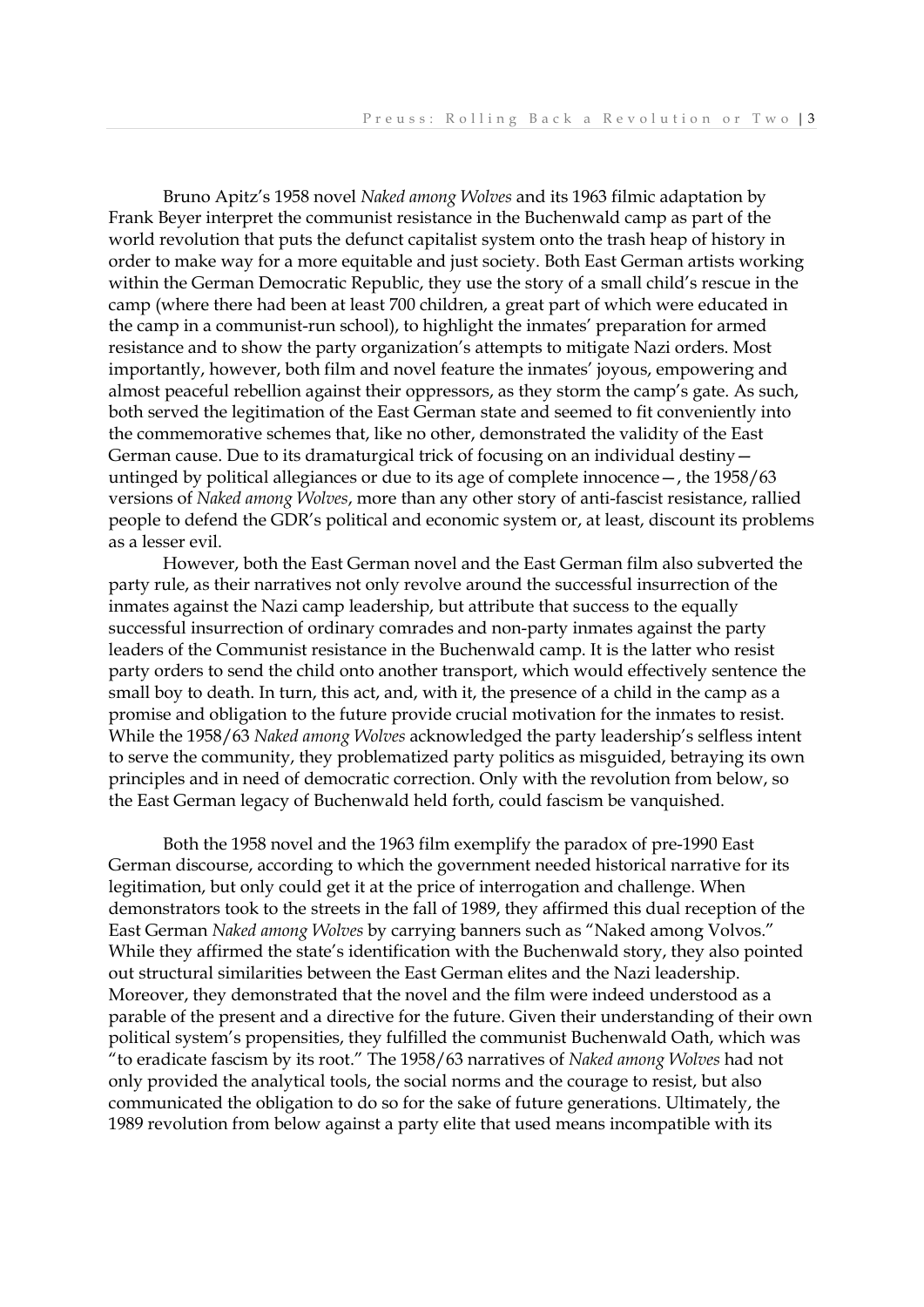professed goals enacted the script informed by *Naked among Wolves*' account of Buchenwald history: a joyous, peaceful and empowering run on the gates.

Before this background, my paper will examine the post-1990 rewriting of Buchenwald history, as it proved, for Easterners, a powerful identity to dispel. For indeed, while Western-dominated media turned the revolution of 1989 into a set of well-rehearsed clichés, every year following the 1990 takeover of the German Democratic Republic by the larger West Germany, the Eastern part of Germany was rattled by many more rebellions than the year of 1989, with some, such as the Bischofferode Hunger Strike, in which miners protested the divestment of their mine, being much more radical, organized and sustained than the 1989 upheavals without receiving commensurate media attention by the Westernbacked institutions. The narrative of feasible equity and feasible change, of solidarity and human worth, remained virulent. Easterners were shaped by narratives such as the 1958/63 *Naked among Wolves*; for them to become second-class Germans in the Federal Republic and to arrive in a new Europe bent on neoliberalism, their narrative of revolution had to be rewritten.

While post-1990 scholarship has produced many volumes on the Buchenwald communists, the most popularized rewriting of the Buchenwald history ironically retakes the GDR's founding myth that the 1958/63 *Naked among Wolves* had become in retrospect. The 2015 remake of the film, like the pre-1990 texts, follows a dual strategy. On the one hand, it upholds, with some important concessions, the East German story in the wake of an aggressive post-1990 revision of the Buchwald history, in which the Communist leaders emerged as a parasitic, self-serving mafia, waiting to be liberated by the Allies, and in which the inmates' revolution against the camp-SS simply did not take place. On the other hand, it also deviates markedly from the East German historiography, in particular in how it renders the revolutions taking place within the camp, both of the inmates against the Nazi commanders and the inmates against their own leadership. The 2015 version of *Naked among Wolves*, for instance, strips the camp leadership of its Marxist narrative and strong orientation towards the future. Indeed, the Communist leadership of the camp is hardly recognizable as such, although it was precisely Communism's clear vision of a time to come and an ideological confidence that a more just and equitable society is feasible that allowed them to withstand the Nazi terror in the first place. Indeed, the Marxist narrative that socialism will be born out the squalor and deprivation of capitalism running amok in a sellout of human values supplied their script; it enabled their agency and common agenda. Accordingly, where the 1958/63 communist camp eldest joined enthusiastically into the inmates' run on the Buchenwald gate, his 2015 counterpart, after announcing that the camp is now in the inmates' hands, rages silently. Instead of carrying the child as the token for, and owner of, the future across the open square as his 1958/63 version had, he remains alone in the SS's office, engaging in helpless, planless destruction, calling to mind the many recent titles, which like Pankaj Mishra's 2017 *Age of Anger* speak of frustration accumulating in a neoliberalist society. And while the inmates in the 1958 and 1963 versions seem to act coordinatedly and come together with energy, enthusiasm and ecstasy as a community in their storm on the gate, in the 2015 remake, they stumble out of their wooden barracks only after the camp eldest has made the announcement that they are free. They enter the picture in the background, singly and in small groups, like walking dead, forlorn, incredulous,